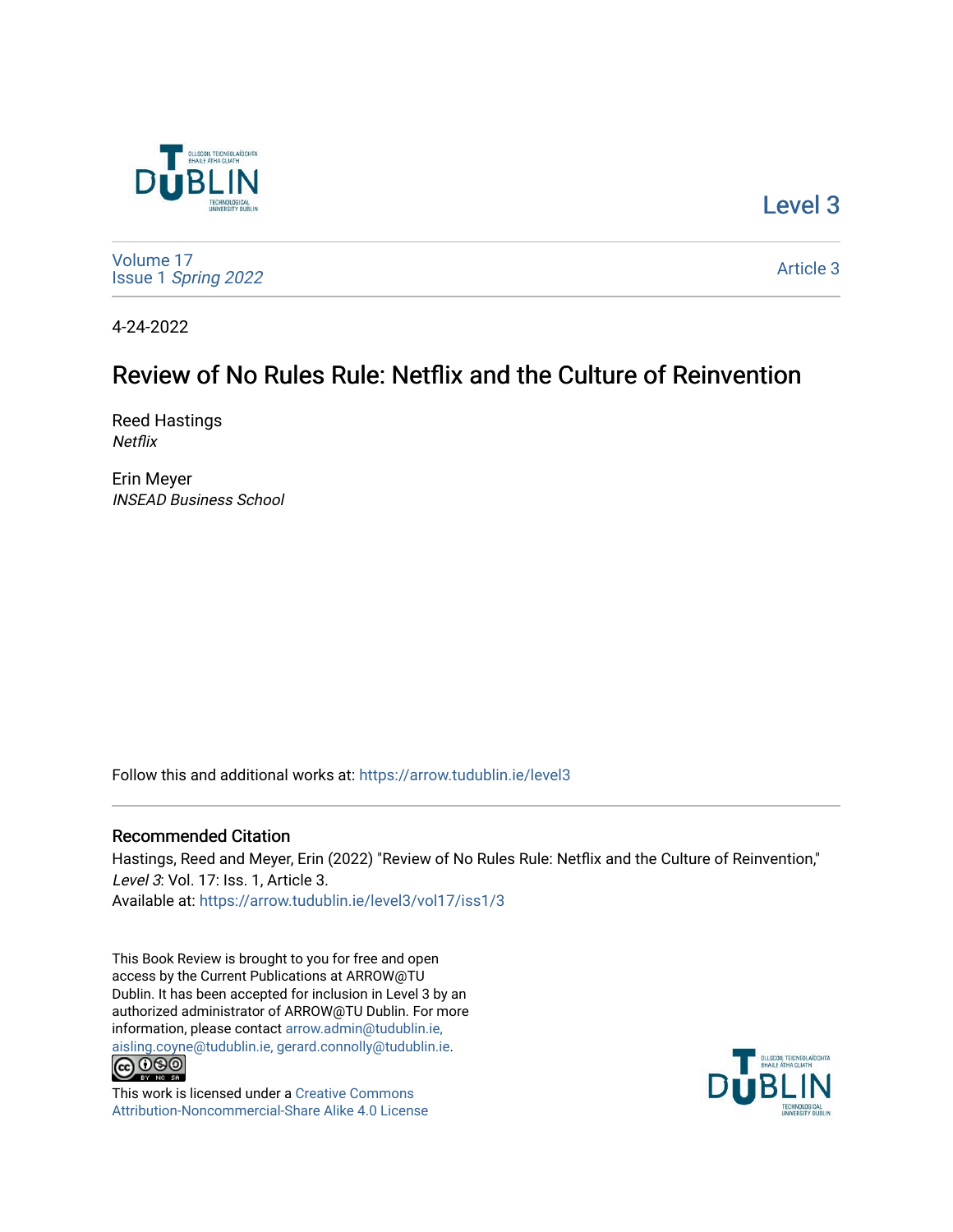### *Review of*

## **No Rules Rule: Netflix and the Culture of Reinvention**

**Reed Hastings,** Netflix co-founder and CEO & **Erin Meyer**, INSEAD Business School

Paperback, Large Print, 464 pages Published in September 2020 by Random House Large Print Publishing **ISBN** 0593152387 (ISBN13: 9780593152386) **Edition Language -** English **Literary Awards:** [Financial Times and McKinsey Business Book of the Year Nominee for Shortlist](https://www.goodreads.com/award/show/3947-financial-times-and-mckinsey-business-book-of-the-year)  [\(2020\)](https://www.goodreads.com/award/show/3947-financial-times-and-mckinsey-business-book-of-the-year)

The Netflix story is an account of one of those rare, elusive commercial entities that has reached the enviable position of a hugely successful global company in a relatively short space of time. Netflix is now firmly established and recognised as the dominating force in the entertainment streaming industry, despite having to reinvent itself over and over again throughout the past twenty years. Unlike other companies that couldn't make it through the reinvention phase, and there are many including Nokia, Motorola, Kodak and BlackBerry, Netflix grew as a company from just 100 employees to over nine thousand between 2000 and 2022. What is even more impressive is that Netflix did this while navigating the reinvention of their business model and adjusting their business strategies to adapt to the changing nature of consumers' wants. During these two decades, Netflix scaled up their business while transitioning through at least four distinct business models, which included DVD rental and sales, streaming, developing original content, and global production projects. No doubt, many companies struggling to keep up with the changing nature of consumer demands look at what Netflix has accomplished and wonder what the secret to their success is.

In this debut novel Netflix co-founder Reed Hastings, teams up with business author Erin Meyer to share for the first time the unorthodox culture behind one of the world's most successful companies. *No Rules Rules* is a deep dive into the controversial employment practices which are at the centre of the Netflix work philosophy. This philosophy and culture have ultimately advanced Netflix from a tiny start-up, with losses of \$57 million in 2000, with a business model based on ordering DVDs online and getting them delivered through the US mail, to become the giant of home entertainment and poster child as a firm that can successfully pivot their business model and rapidly transition their business.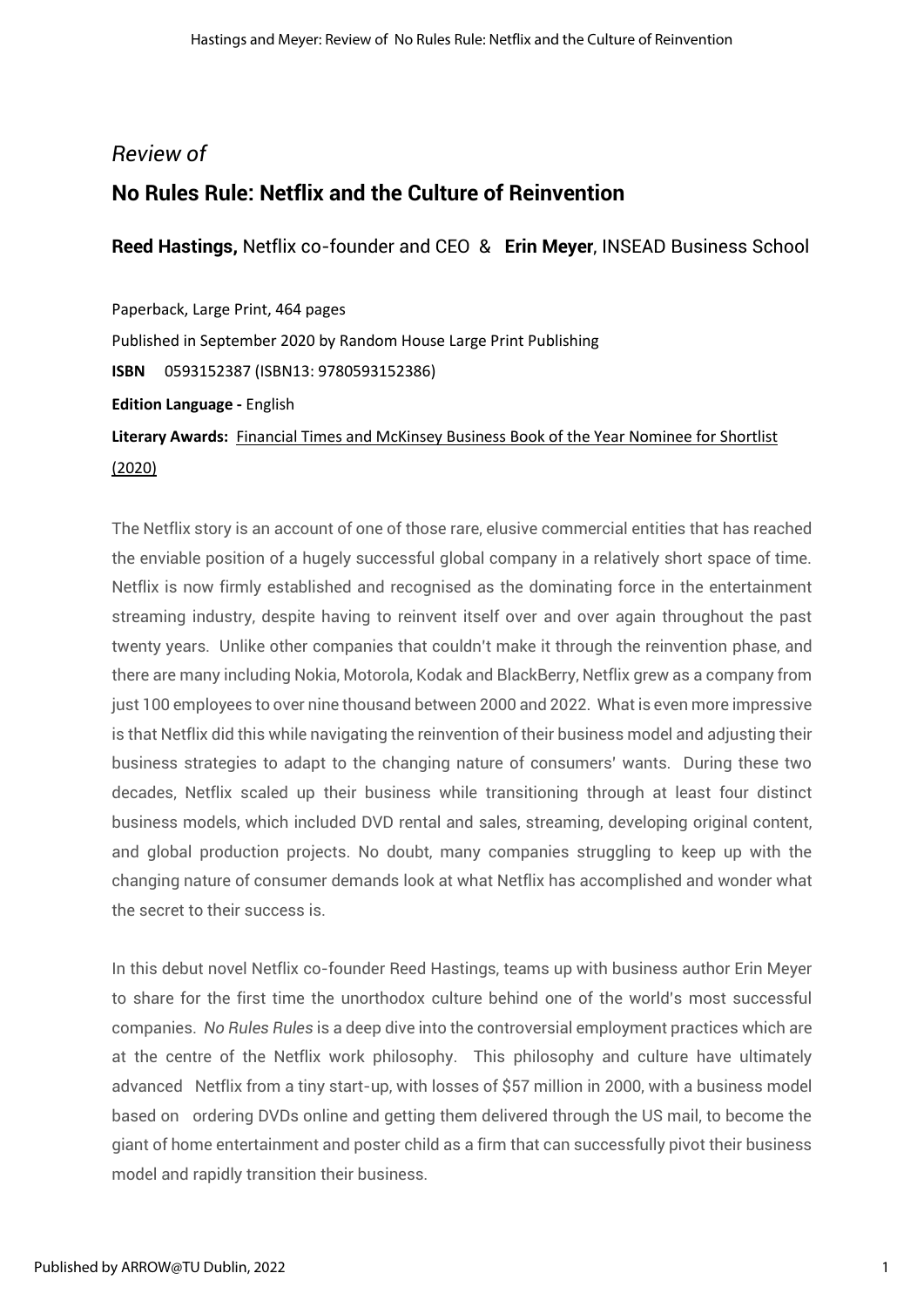The book states it draws its content from hundreds of interviews with the company's current and past employees, featuring many anecdotes of Netflix's successes and failures. It discusses the expectations for its employees, whilst providing an in-depth narrative of topics such as human resource management, corporate policies, communication practices and company culture.

Section one of the book introduces the reader to the Netflix psyche, whereby it values its people over process, emphasises innovation over efficiency, and has very few controls. It states that Netflix culture is famous, or infamous, or indeed weird, depending on your viewpoint, with 'millions' of people having studied the company's 'culture deck', consisting of a set of 127 slides outlining the company's guiding principles. Sheryl Sandberg has reportedly said these slides '*may well be the most important document to ever come out of Silicon Valley'*. High praise indeed! The slides feature the rules with which Netflix lives by, for example;

### **Netflix Vacation Policy and Tracking**

'There is no policy or tracking'

There is also no clothing policy at Netflix, but no one comes to work naked.

Lesson: you don't need policies for everything

Like every company, we like to hire well.

Unlike many companies we practice:

*adequate performance gets a generous severance package*

While the Netflix way espouses to give employees many freedoms from controls and encourages an environment of innovation, it would seem that there may be a juxtaposition of this mindset, when considering the culture deck statement on slide 23 'adequate performance will gain you a severance package'. Many management theories espouse the notion that to drive innovation, employees need an environment of safety, of calculated risk-taking and it being ok to make mistakes. However, at Netflix this latter principle may, it seems, lead to severance. Throughout the book, Reed and Meyer go on to explain how, through a gradual evolution and over two decades of trial and error, the company found an approach which works for them. Instead of developing processes, procedures and controls which many companies tend to increase as headcount and organisation structure becomes more complex, Netflix did the opposite. It reduced controls and gave their employees the freedom to exercise their own judgment, making them accountable for their own decisions and business results. This included removing many policies surrounding work practices such as annual leave, expenses and decision-making approvals.

Reeds central argument in *No Rules Rules* is primarily based on the assumption that the more you allow your employees freedom to own their employment and make decisions like a business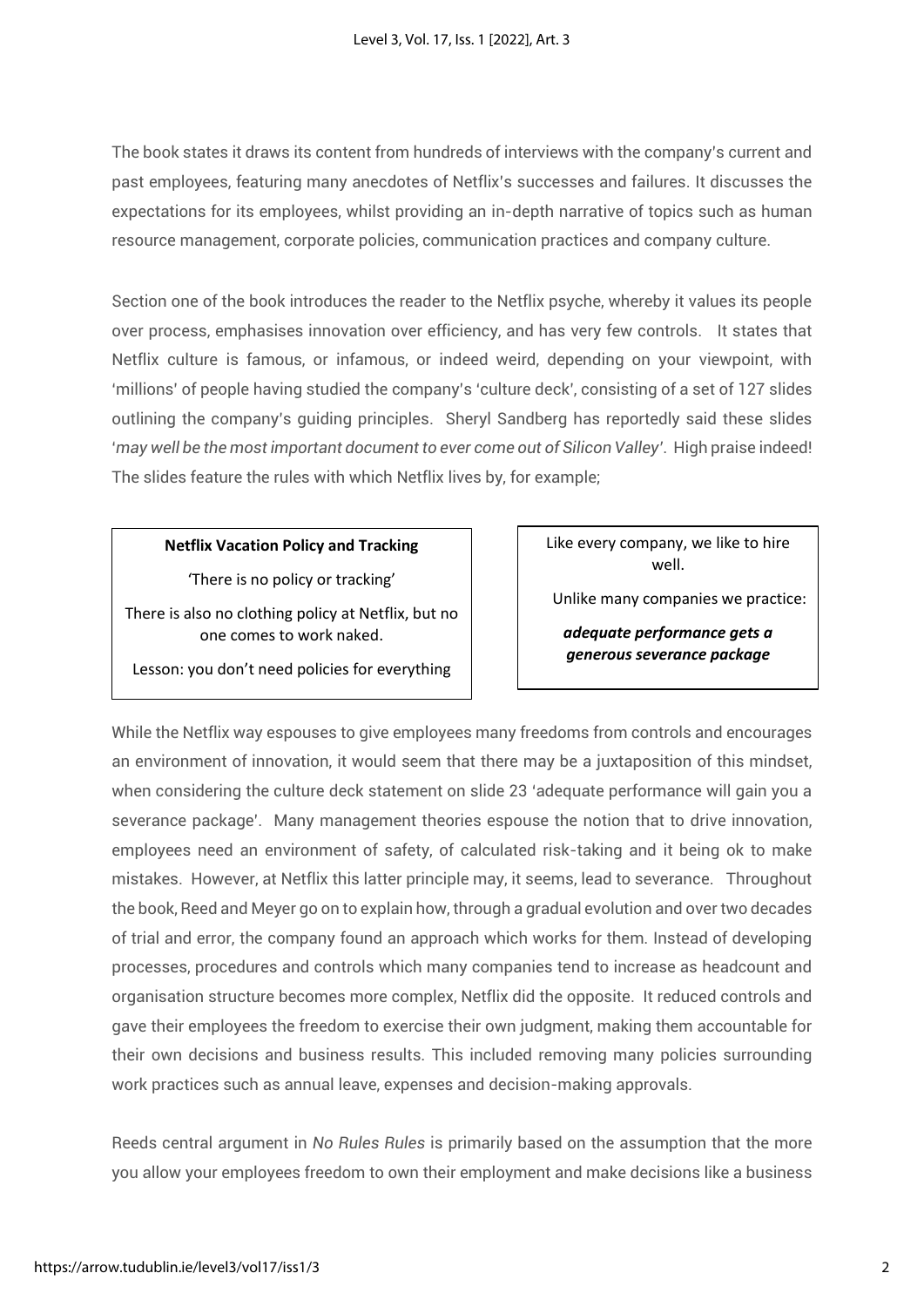owner, the nimbler the organisation will become, with a happier, more motivated workforce. He believes this approach is, however, reliant on two other factors. To develop a foundation that allows this level of freedom, Reed believes you must increase two key elements, that of firstly building up talent density and secondly, increasing candour.

According to the Reed, building up talent density means building an organisation of high performers, and the denser the talent the greater freedom you can offer. Unlike more traditional work environments, Reed believes that policies and controls are in place to deal with employees who are sloppy, unprofessional, or behave irresponsibly. Only by removing employees that exhibit these behaviours, and keeping the best performers, can talent density be built up to support greater freedoms in the workplace.

The other key factor is increasing candour. The assumption here is that normal, human politeness protocols prevent employees from giving the valuable feedback necessary to enable performance to reach a higher level. By increasing candour across all levels, from top down, bottom up, employees get better at what they do, as they become more accountable to one another, and by learning from each other. When both of these elements are in place, Reed's assumption is that you can start to reduce the traditional controls. As talent density increases, and candid feedback increases in a positive and constructive way, organisations can remove more of their approval processes. Through establishing a work environment based with these two elements as their foundation, the Netflix culture of 'Freedom and Responsibility' was created or 'F&R' as it known in Netflix. Managers are encouraged to 'lead with context, not control' and using guidelines such as 'don't seek to please your boss', whereby employees are encouraged to question their bosses' assumptions and direction, rather than merely agreeing to please.

The first nine chapters of the book focuses primarily on a *three-step* implementation approach, outlining the three cycles and what specific tactics organisations need to consider in these cycles, in order to work towards the Netflix culture of 'no rules'. The tenth chapter provides an interesting take on how the company had to adapt this approach when attempting to establish their corporate culture into a variety of national cultures.

The style of narrative in the book feels conversational with the format comprising of alternating sections which document contributions from Reed and Meyer, taking turns throughout the book to explain a situation or practice. There are also many anecdotal snippets of interviews from employees dispersed throughout the chapters, reinforcing both Reed's and Meyer's narratives. While some of these interviews discuss employees' fears and anxiety relating to when they would be fired for 'adequate performance', I would argue the balance of interviews is leaning a little to a